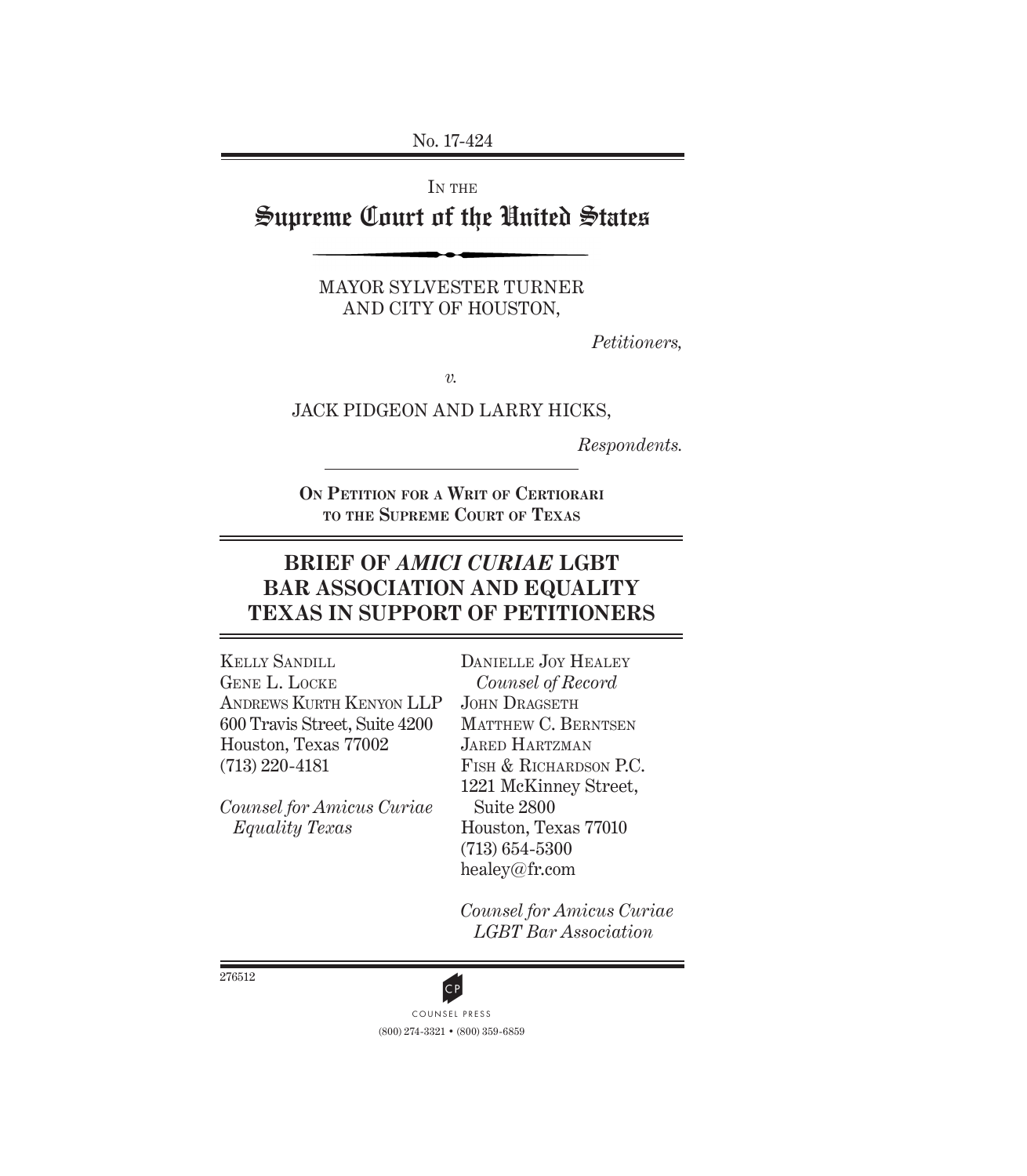## **TABLE OF CONTENTS**

| Page                                                                                                                           |
|--------------------------------------------------------------------------------------------------------------------------------|
| TABLE OF CONTENTS                                                                                                              |
| TABLE OF CITED AUTHORITIES  ii                                                                                                 |
| INTEREST OF THE AMICI CURIAE 1                                                                                                 |
| SUMMARY OF THE ARGUMENT. $\dots\dots\dots\dots2$                                                                               |
|                                                                                                                                |
| Certiorari Is Warranted Because the Texas<br>I.<br>Supreme Court's Decision Directly Conflicts<br>With This Court's Precedent4 |
| II. Certiorari Is Warranted Because the<br>Texas Supreme Court Opinion Directly<br>Conflicts with a Decision of the            |
|                                                                                                                                |

*i*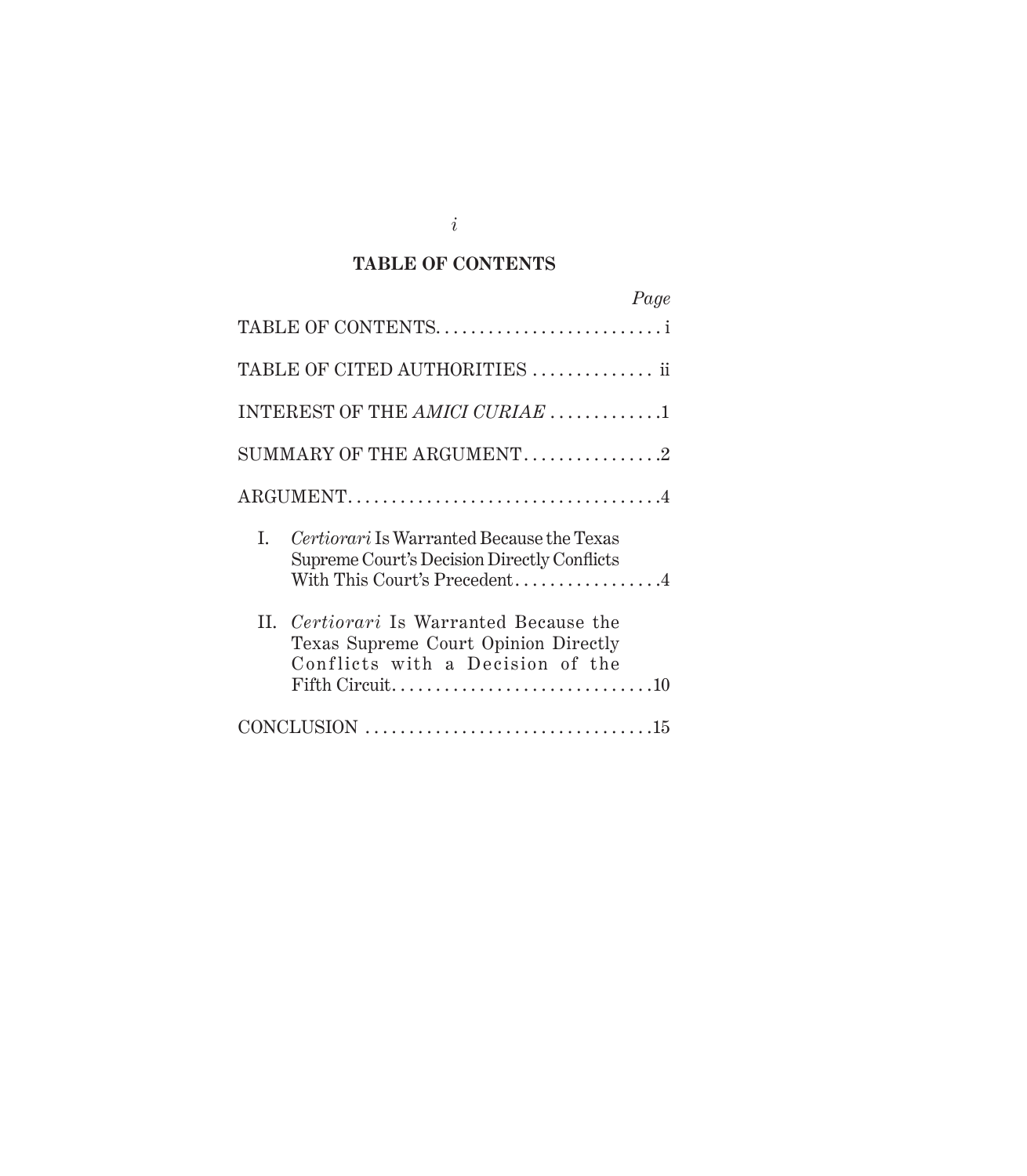## **TABLE OF CITED AUTHORITIES**

# **CASES:**

| Bennett v. Mueller,                                                                                                 |
|---------------------------------------------------------------------------------------------------------------------|
| Commonwealth v. Negri,<br>$419$ Pa. 117 (1965), overruled in part on<br>other grounds by Com. v. Senk, 423 Pa. 129, |
| De Leon v. Abbott,                                                                                                  |
| Ex Parte Merryman,<br>17 F. Cas. 144 (C.C.D. Md. 1861)10                                                            |
| Freeman v. Turner,<br>No. 4:17-cv-02448 (S.D. Tex. filed Aug. 10, 2017) 13                                          |
| Gulf Ref. Co. v. Dallas,                                                                                            |
| Hopkins v. Bonvicino,                                                                                               |
| King v. Grand Casinos of Mississippi, Inc.                                                                          |
| Gulfport,                                                                                                           |
| Kuchenmeister v. Los Angeles & S.L.R. Co.,                                                                          |

*ii*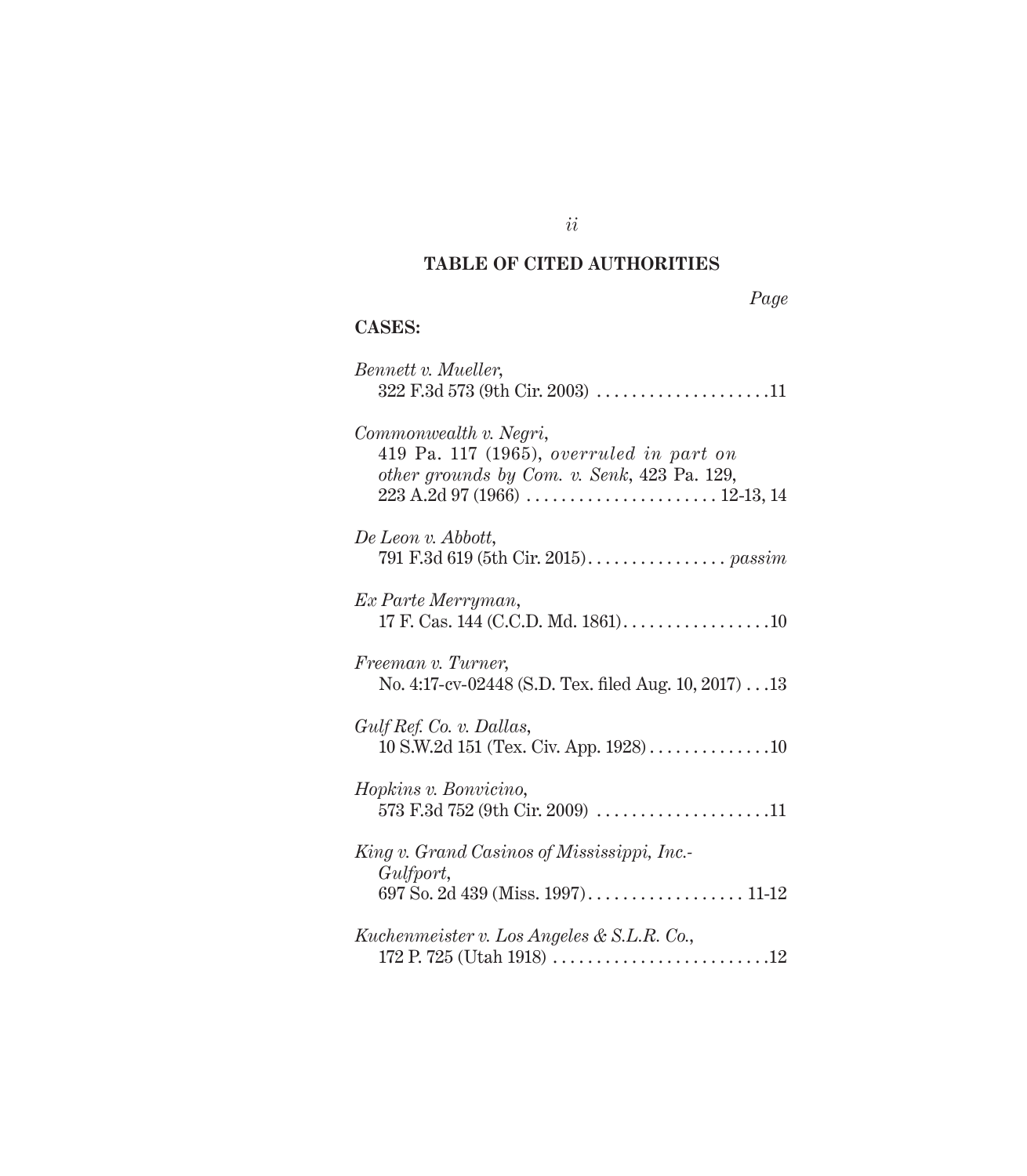## *Cited Authorities*

| Page                                                                |
|---------------------------------------------------------------------|
| Masterpiece Cakeshop, Ltd. v.<br>Colo. Civil Rights Comm'n,         |
| Minnesota v. Nat'l Tea Co.,                                         |
| Obergefell v. Hodges,                                               |
| Pavan v. Smith,                                                     |
| Pidgeon v. Turner,<br>2017 WL 2829350 (Tex. June 30, 2017) $passim$ |
| Red Maple Properties v.<br>Zoning Comm'n of Town of Brookfield,     |
| State v. Ford Motor Co.,                                            |
| Szewczyk v. Dep't of Soc. Servs.,                                   |
| U. S. ex rel. Lawrence v. Woods,<br>432 F.2d 1072 (7th Cir. 1970)11 |
| Yniquez v. State of Ariz.,                                          |

*iii*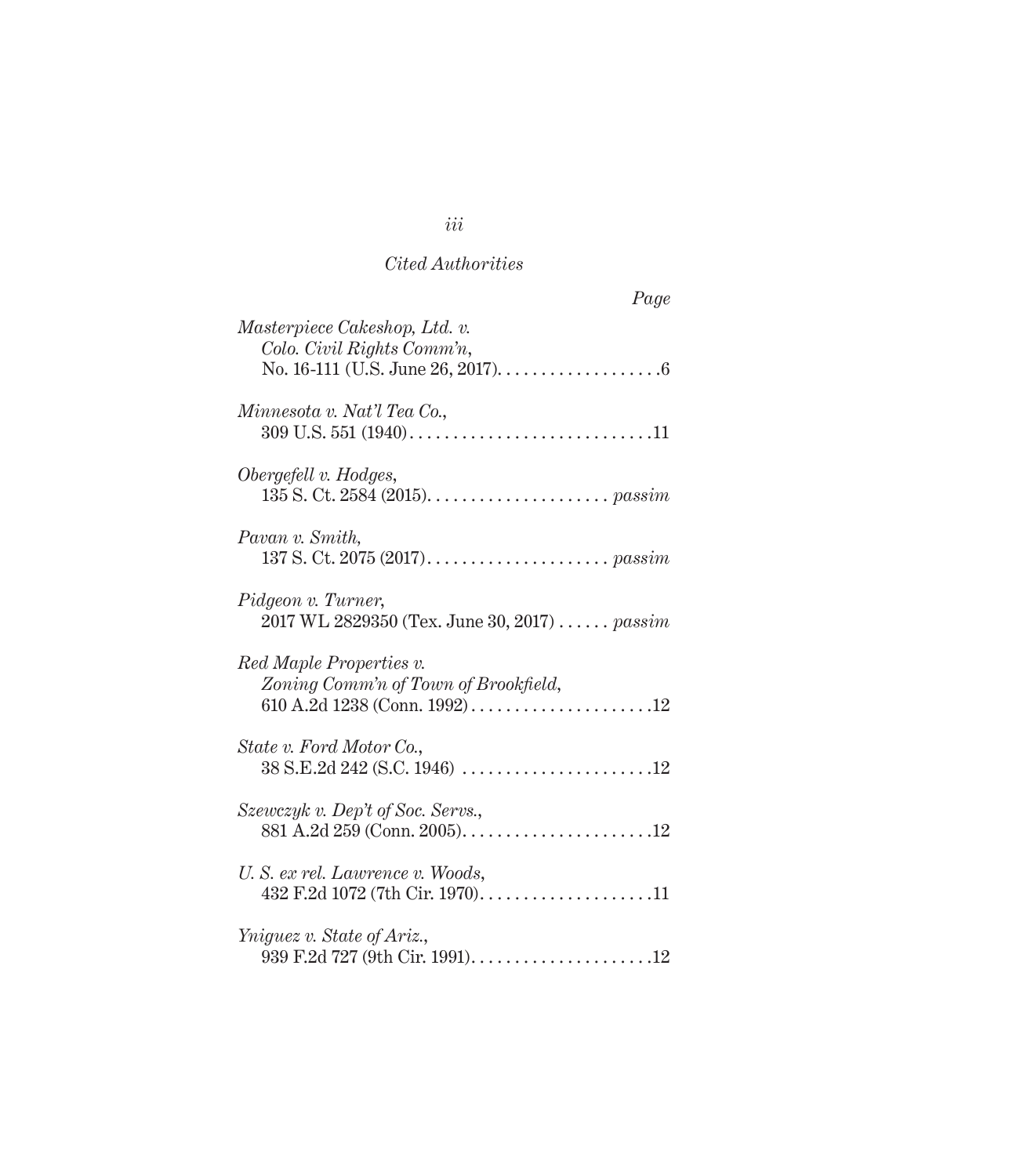# *Cited Authorities*

| Page                                                                                                                                                |  |
|-----------------------------------------------------------------------------------------------------------------------------------------------------|--|
| <b>STATUTES AND OTHER AUTHORITIES:</b>                                                                                                              |  |
|                                                                                                                                                     |  |
| Amicus Brief of State Senators, State<br>Representatives, and numerous<br>Conservatives leaders throughout Texas,                                   |  |
| <i>Amicus</i> Brief on Motion for Rehearing, <i>Pidgeon</i><br>v. Texas, by Governor Abbott, Lieutenant<br>Governor Dan Patrick and Attorney        |  |
| Boegel, Will Lower Courts Restrict Same-<br>Sex Marriage's Legal Influence?, America,                                                               |  |
| Campbell Robertson, Roy Moore, Alabama<br>Chief Justice, Suspended Over Gay Marriage                                                                |  |
|                                                                                                                                                     |  |
|                                                                                                                                                     |  |
| Petition for a Writ of Certiorari, Mayor Sylvester<br>Turner and City of Houston v. Jack Pidgeon<br>and Larry Hicks, 17-424 (U.S. Sept. 20, 2017)13 |  |

*iv*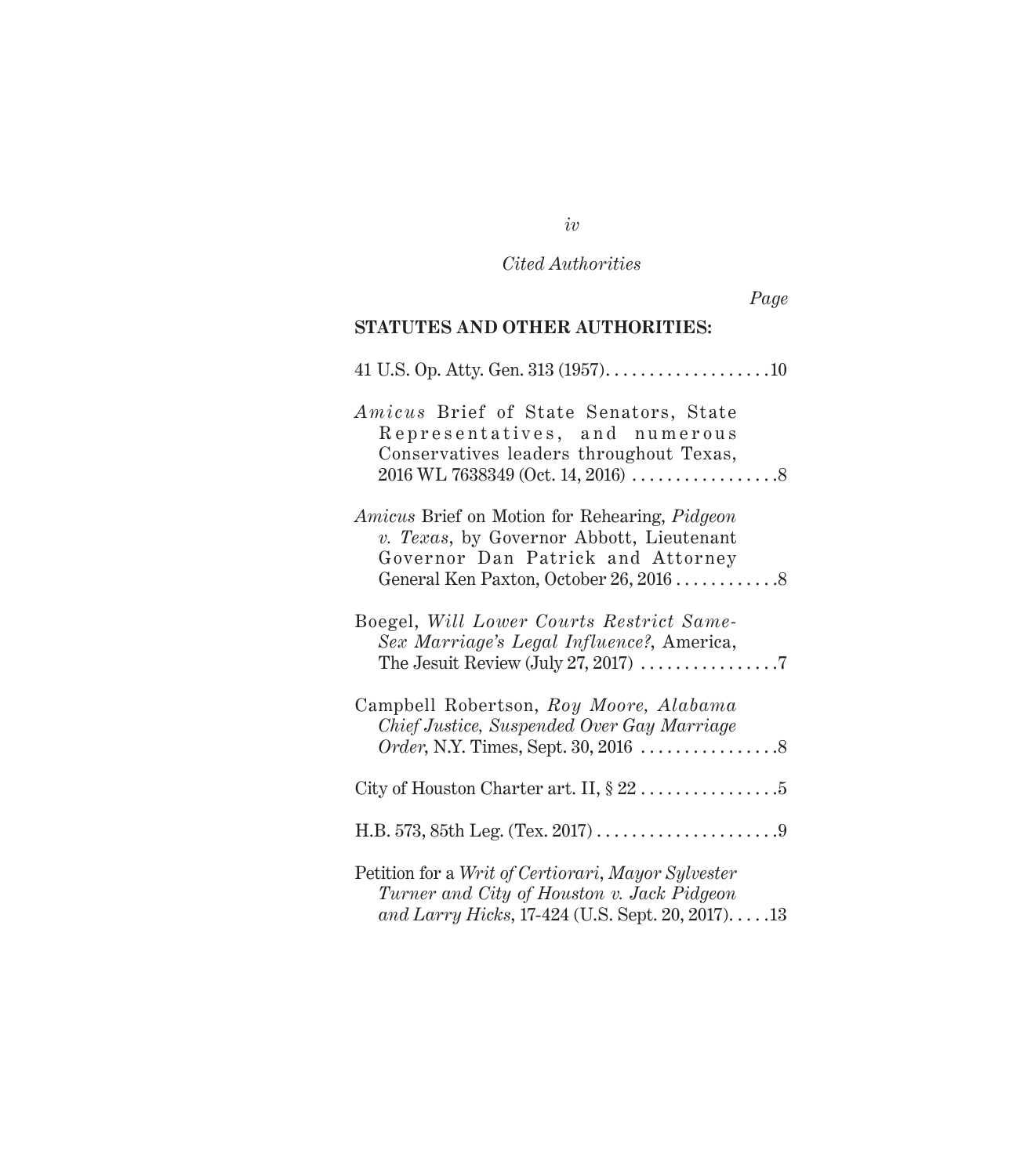# *Cited Authorities*

| Page |
|------|
|      |
|      |
|      |
|      |
|      |
|      |
|      |
|      |

*v*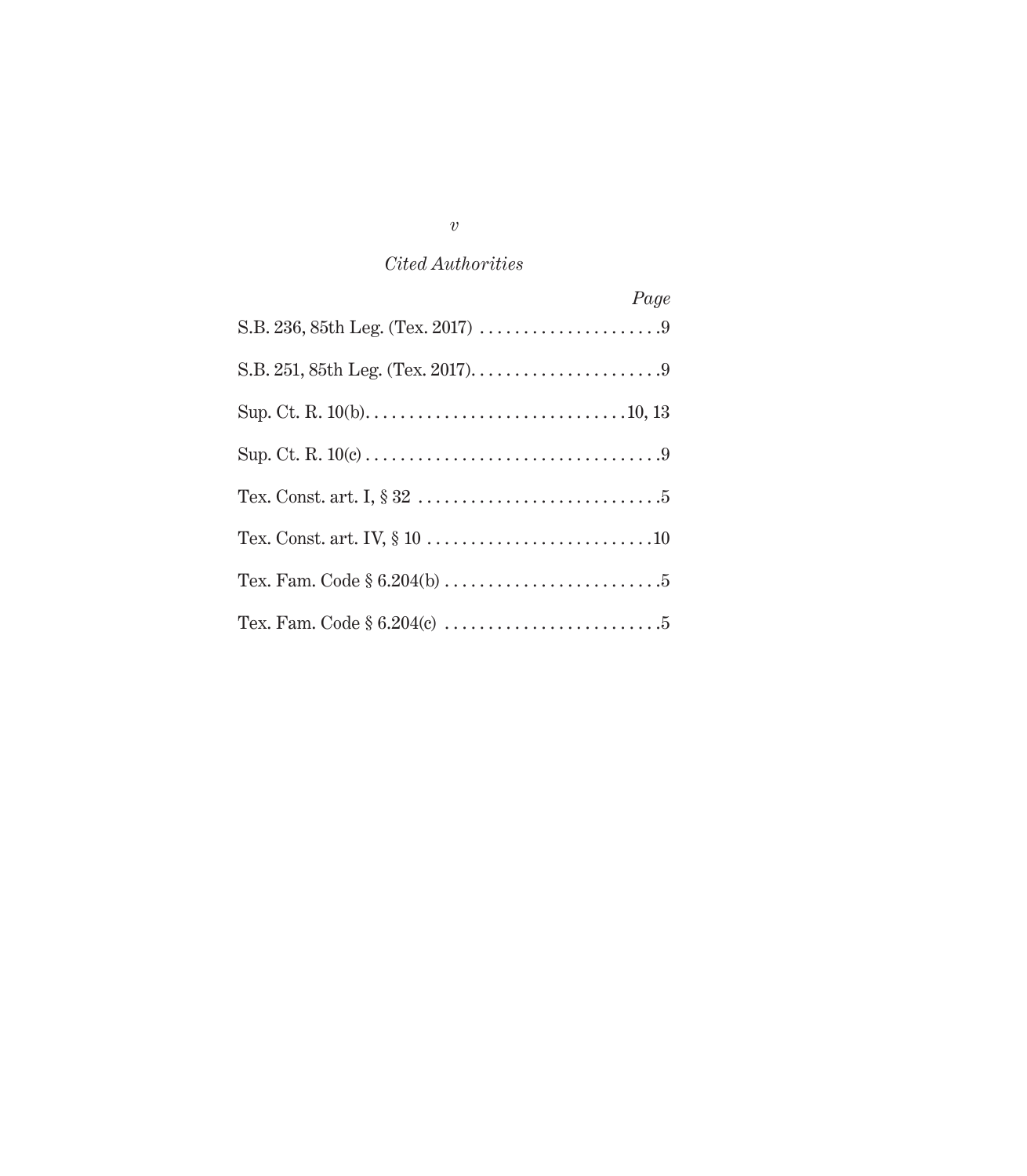#### **INTEREST OF THE** *AMICI CURIAE***<sup>1</sup>**

<span id="page-6-0"></span>The LGBT Bar Association is a national association of lawyers, judges, legal professionals, law students, activists, and affiliated lesbian, gay, bisexual, and transgender legal organizations. The LGBT Bar promotes justice in and through the legal profession for the LGBT community in all its diversity. Its members have a strong interest in clarity in the rule of law they must follow and advise their clients on, and they have an overriding interest in preserving the rights guaranteed by our Constitution as interpreted and applied by this Court.

Equality Texas is the largest Texas statewide civil rights organization dedicated to protecting equal rights for lesbian, gay, bisexual, and transgender Texans through political action, education, community organizing, and collaboration. Equality Texas has over 35,000 members throughout Texas, including married LGBT Texans whose rights are directly implicated by this case. Equality Texas has a strong interest in preserving vital benefits of samesex spouses of Texans employed by municipalities, school districts, and other local governmental entities.

The Texas Supreme Court's decision is a deliberate attempt to ignore the federal judiciary. It undermines the precedential effect of this Court's decisions and

<sup>1.</sup> No counsel for a party authored this brief in whole or in part, and no such counsel or party made a monetary contribution intended to fund the preparation or submission of this brief. No person other than the *amici curiae* or their counsel made a monetary contribution to its preparation or submission. *Amici* understand that Petitioners and Respondents both consented to the filing of *amicus* briefs.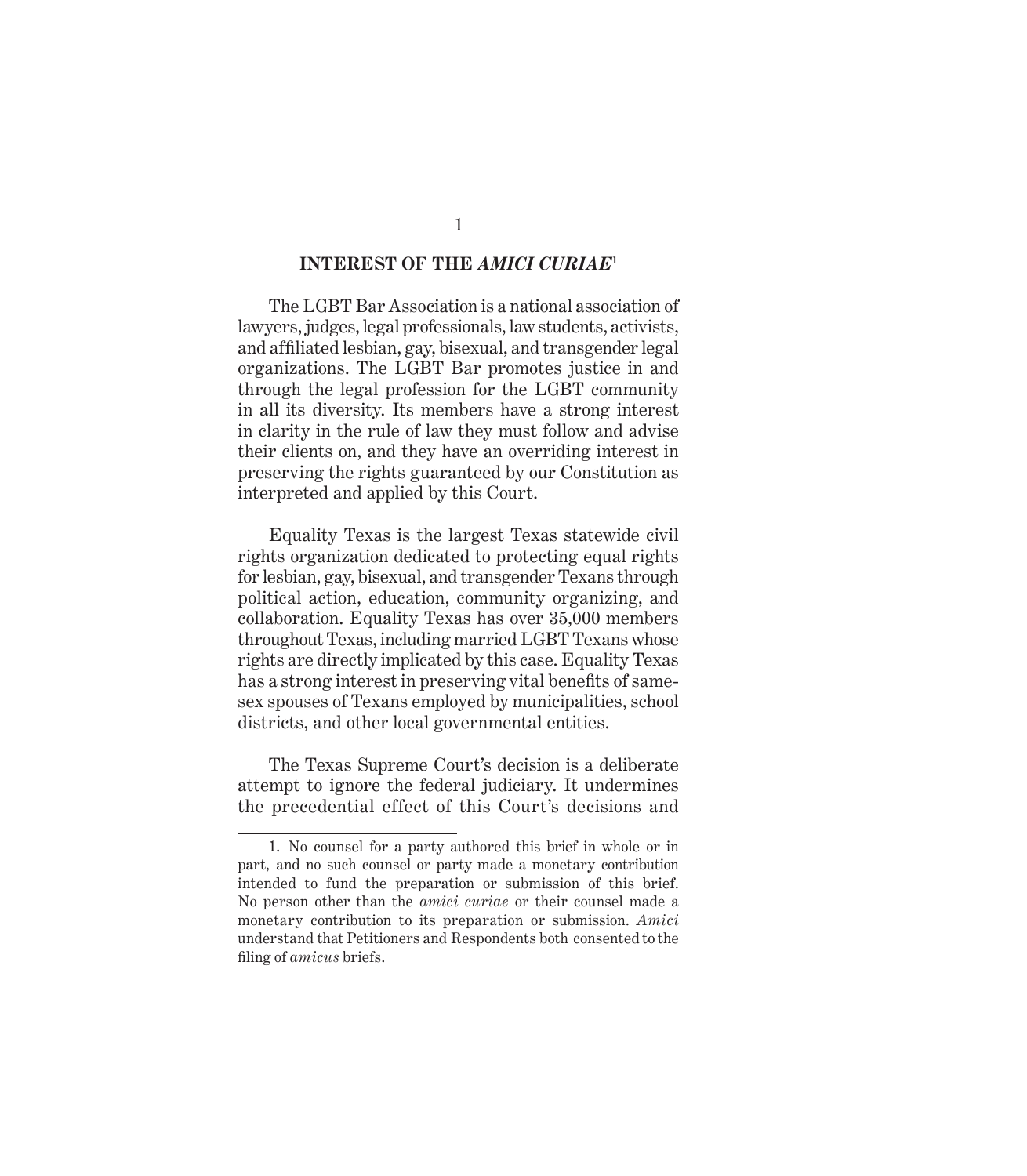<span id="page-7-0"></span>the persuasive impact of those of the Circuit Courts of Appeals on issues of constitutional law. It also attempts to undermine an injunction issued by a federal district court and affirmed by the Fifth Circuit applying this Court's precedent, to which no further challenge was made in this or any other court. Worse, it reflects an effort to undermine this Court's decision in *Obergefell v. Hodges*, 135 S. Ct. 2584 (2015), and the Court's decision earlier this year in *Pavan v. Smith,* that require governments to treat same-sex married couples the same as other married couples in their allocation and administration of marriage benefits. 137 S. Ct. 2075 (2017).

#### **SUMMARY OF THE ARGUMENT**

Respondents sued to enforce the Texas Defense of Marriage laws ("DOMA") to bar Houston from funding spousal benefits for City employees in same-sex marriages. The trial court granted Respondents' request to enjoin the City from funding benefits equally for all married employees. The Texas Court of Appeals reversed based upon *Obergefell* and the Fifth Circuit's subsequent decision in *De Leon v. Abbott*, 791 F.3d 619, 625 (5th Cir. 2015), which acknowledged the unconstitutionality of the Texas DOMA laws under *Obergefell* and affirmed a Texas District Court's injunction against their enforcement. On June 30, 2017, the Texas Supreme Court held that the opinion in *Obergefell* was not binding on Texas courts, and that the actual judgment was not dispositive because it dealt only with the specific state laws under review in that case (*e.g.,* the nearly identical Ohio DOMA). Although the Texas Supreme Court reviewed *Pavan*, under its interpretation of the precedential effect of this Court's opinions, it found that *Pavan's* application of *Obergefell*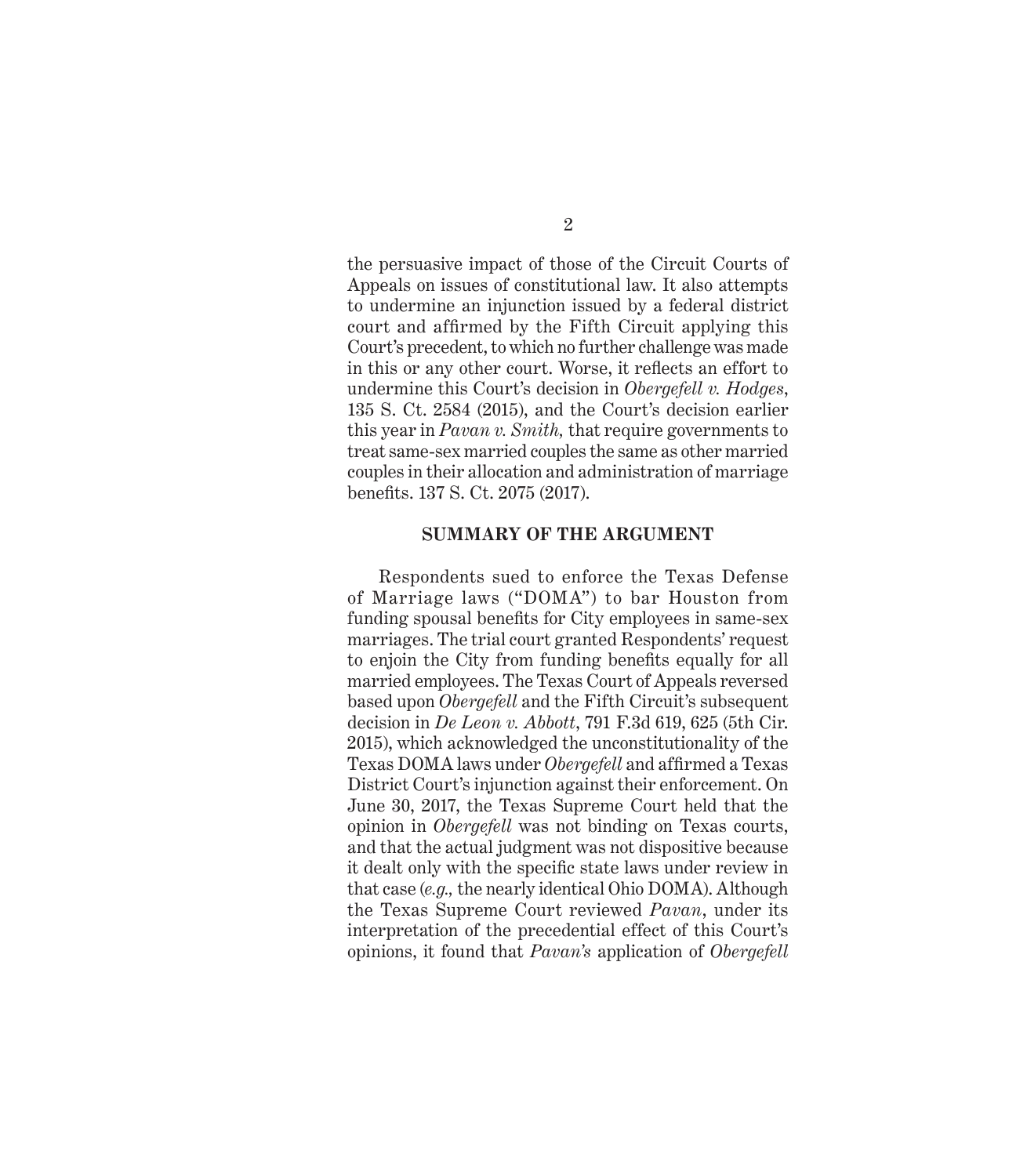to same-sex marriage benefits is not binding on Texas courts, nor is the judgment, because *Pavan* dealt only with a specific Arkansas statute. The Texas Supreme Court also held that the Fifth Circuit's *De Leon* decision was not entitled to deference, but rather while the trial court should consider its case "in light" of *De Leon* it was also free to discard its holding that Texas DOMA laws were unconstitutional*.*

The Texas Supreme Court provided a roadmap for states to disregard this Court's opinions and limit its constitutional precedent to the specific actions or statutes resolved in its judgment. Only by ignoring this Court's opinions in *Obergefell* and *Pavan* and limiting them to the specific state laws in the judgments, was the Texas Supreme Court able to circumvent this Court's clear directive that states cannot deny same-sex couples "the constellation of benefits . . . linked to marriage." *Obergefell*, 135 S. Ct. at 2601.

In *De Leon*, the Texas DOMA laws were found unconstitutional by both the Federal District Court for the Western District of Texas and the Fifth Circuit, which enjoined the Texas executive branch from enforcing those laws. The Texas Supreme Court expressly ruled that a Texas trial court may consider a dispute over how a decision of this Court interpreting the Constitution in "light of" a federal court of appeals decision, but is not required to act "consistent with" it; that is, a Texas trial court can decide to ignore a federal court of appeals' decision on point. But this Court cannot police every dispute over its interpretation of the Constitution and must rely on the lower federal courts to do so. The Fifth Circuit's decision applying *Obergefell* to hold unconstitutional the very same Texas DOMA laws as are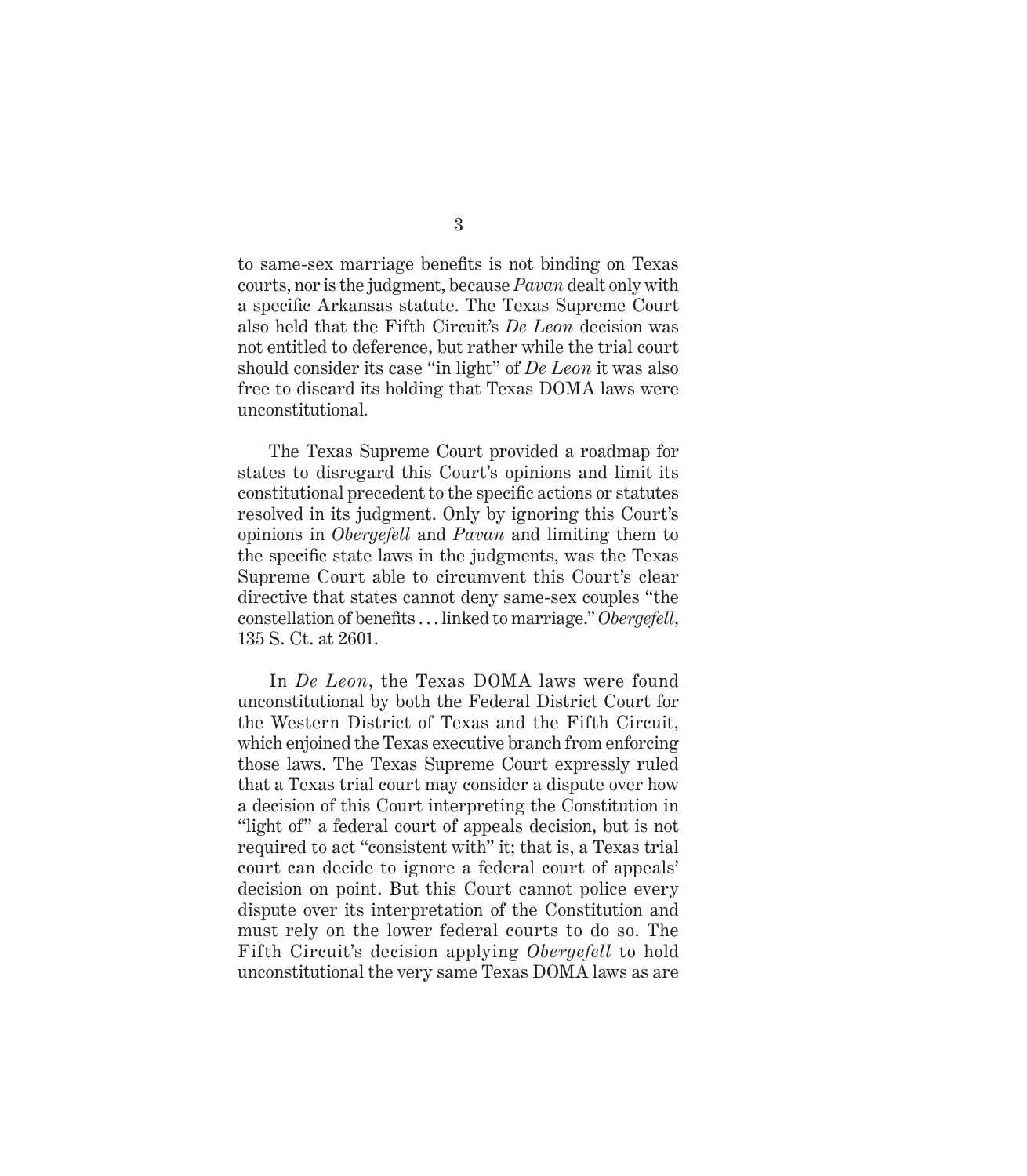<span id="page-9-0"></span>in issue here is entitled to a high degree of deference, and by instructing Texas courts to the contrary the Texas Supreme Court has greatly impaired the effectiveness of the federal judiciary in implementing this Court's rulings. By undermining not only the precedential value of this Court's opinions, but also the application of them by the Courts of Appeals in later cases, the Texas Supreme Court has dealt a serious blow to this Court's administration of federal constitutional law.

This is an untenable situation that will mushroom throughout Texas and likely other states (for example, those that filed *amicus* briefs in favor of the defense of marriage act in *Obergefell.*) Moreover, under the reasoning of the Texas Supreme Court in *Pidgeon v. Turner*, 2017 WL 2829350 (Tex. June 30, 2017), landmark precedents of this Court such as *Brown v. Board of Education* could be limited to the specific statutes or acts addressed in the judgment and thereby wholly disregarded by state courts that disagree with them. This not only threatens chaos in the administration of federal law but jeopardizes the civil rights of all Americans, gay and straight. This Court should act now to prevent the State of Texas and potentially others from ignoring this Court's opinion in *Obergefell* and other pronouncements on matters of federal constitutional rights.

#### **ARGUMENT**

## **I.** *Certiorari* **Is Warranted Because the Texas Supreme Court's Decision Directly Conflicts With This Court's Precedent**

This suit started before the Court's *Obergefell* decision and should have ended there. Pre-*Obergefell*, the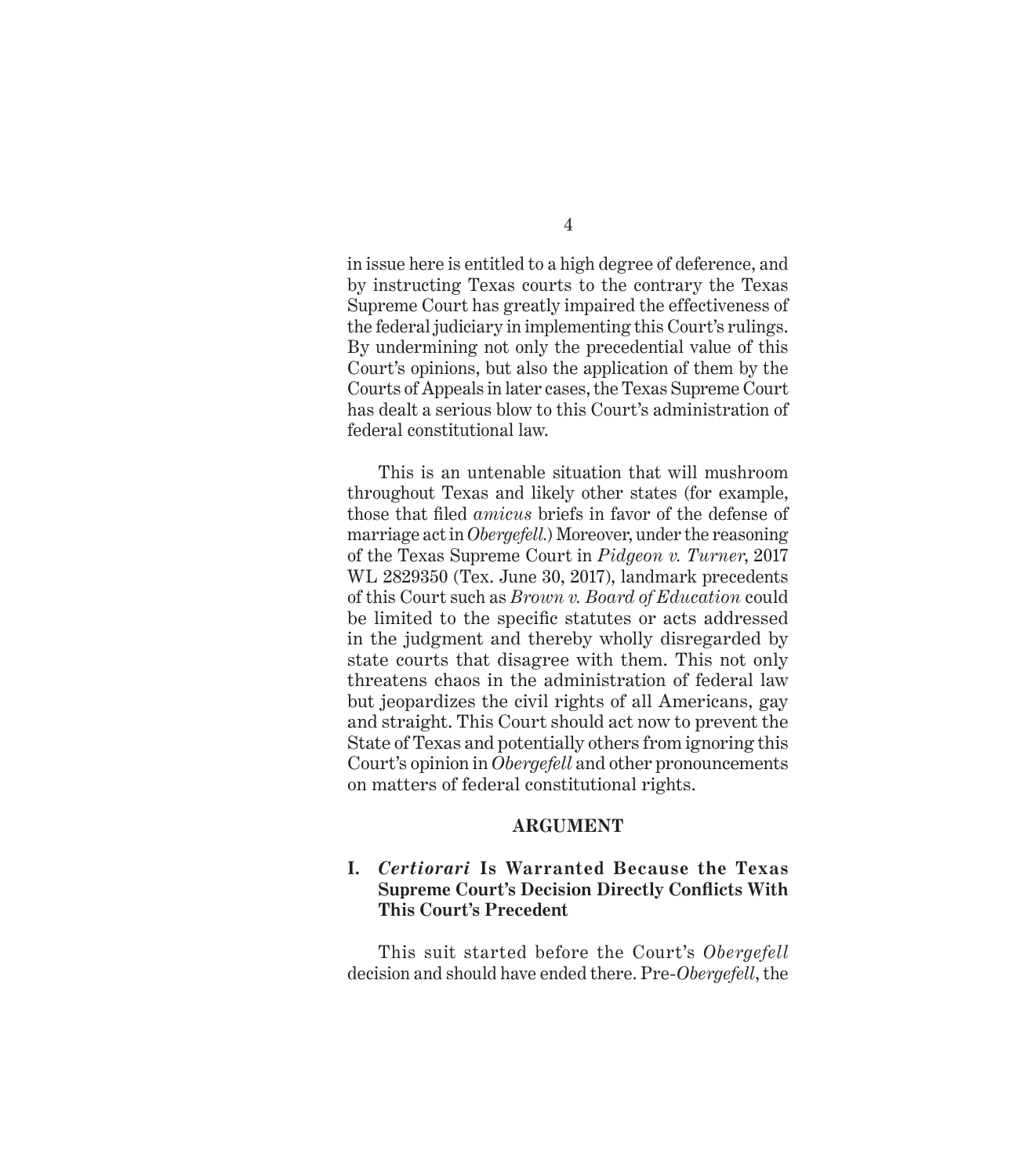Respondents sued in Texas state court to enjoin the City of Houston from treating all lawfully-married employees the same. They wanted instead to *require* Houston to discriminate against employees in same-sex marriages, citing Texas's constitution and state statutes limiting marriage and marital benefits to unions between one man and one woman ("DOMA").<sup>2</sup> After Respondents obtained a temporary injunction against Houston's provision of same-sex marriage benefits and while the matter was on appeal to a Texas intermediate court of appeals, this Court decided *Obergefell*. Thereafter, a federal district court and the Fifth Circuit in *De Leon* held unconstitutional the Texas laws on which this case is based and enjoined the Texas executive branch from enforcing them.

With *Obergefell* and *De Leon* decided and a federal injunction prohibiting enforcement of the Texas DOMA laws, the state intermediate court of appeals reversed the trial court injunction issued in favor of Respondents and remanded the case for further proceedings "consistent with" *Obergefell* and *De Leon*. Respondents sought review from the Texas Supreme Court, arguing that *Obergefell* and *De Leon* did not control.

The Texas Supreme Court was of two minds on whether to grant review of the case. It first declined review, but then reversed course after receiving *amicus* briefs from the Texas Governor and Attorney General and members of the Texas Legislature, as well as a number of direct communications from Texas voters unhappy with the *Obergefell* decision.

<sup>2.</sup> Tex. Const. art. I, § 32; Tex. Fam. Code § 6.204(b)-(c); City of Houston Charter art. II, § 22.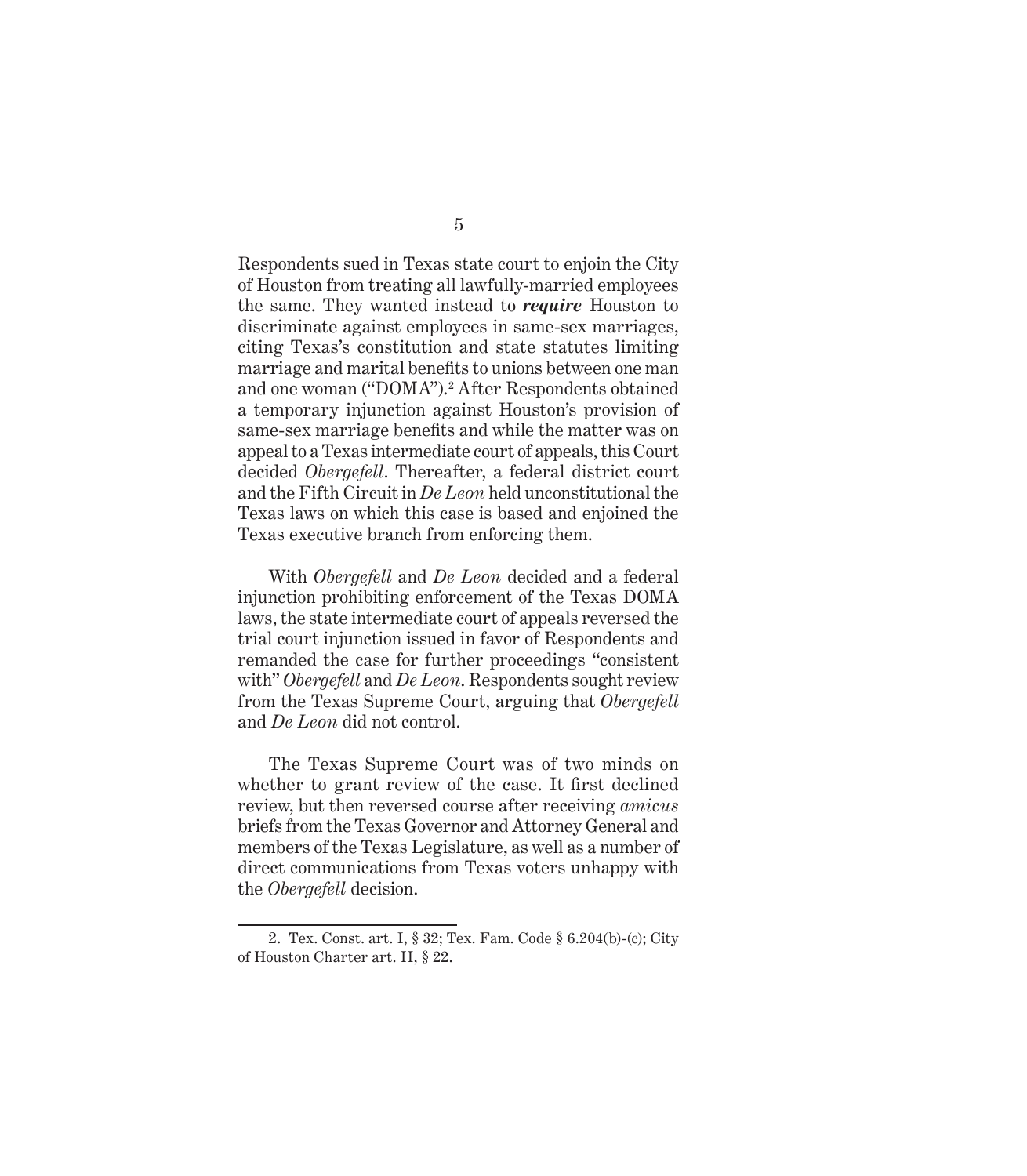The Texas Supreme Court held it was error for the Texas Court of Appeals to instruct the trial court to consider the case on remand "consistent with" *De Leon*, and instructed that, while the trial court could consider the case "in light of" *De Leon*, it was free to disregard that decision and the federal court injunction prohibiting the state's enforcement of the Texas DOMA laws. *Pidgeon*, 2017 WL 2829350 at \*7. The Court also gave *Obergefell* no power beyond its own facts, finding that the case "did not hold that states must provide the same publicly funded benefits to all married persons" and rejecting any notion that *Obergefell* applies to other states, state courts, or statutes. *Pidgeon*, 2017 WL 2829350 at \*10.

The Texas Supreme Court appears to have justified its refusal to follow *Obergefell* and *Pavan* by finding that this Court's grant of *certiorari* in *Masterpiece Cakeshop*, 3 dealing with whether a private baker could refuse service to a gay couple, showed that *Obergefell* was not the "last word" on "all of the tangential issues" relating to gay marriage. *Pidgeon*, 2017 WL 2829350 at \*12 n.21. But, whatever the reach of *Obergefell* in this Court's resolution of *Masterpiece Cakeshop*, this is not a case involving an issue "tangential" to those decided in *Obergefell*. Rather, this case turns on the exact issue decided in *Obergefell* – whether government must provide the same constellation of benefits to gay and straight married couples. In holding that *Obergefell*, *Pavan*, and *De Leon* do not control the resolution of this case, the Texas Supreme Court created a direct conflict with the federal courts that necessitates this Court's grant of certiorari under Supreme Court Rules

<sup>3.</sup> *Masterpiece Cakeshop, Ltd. v. Colo. Civil Rights Comm'n*, No. 16-111 (U.S. June 26, 2017).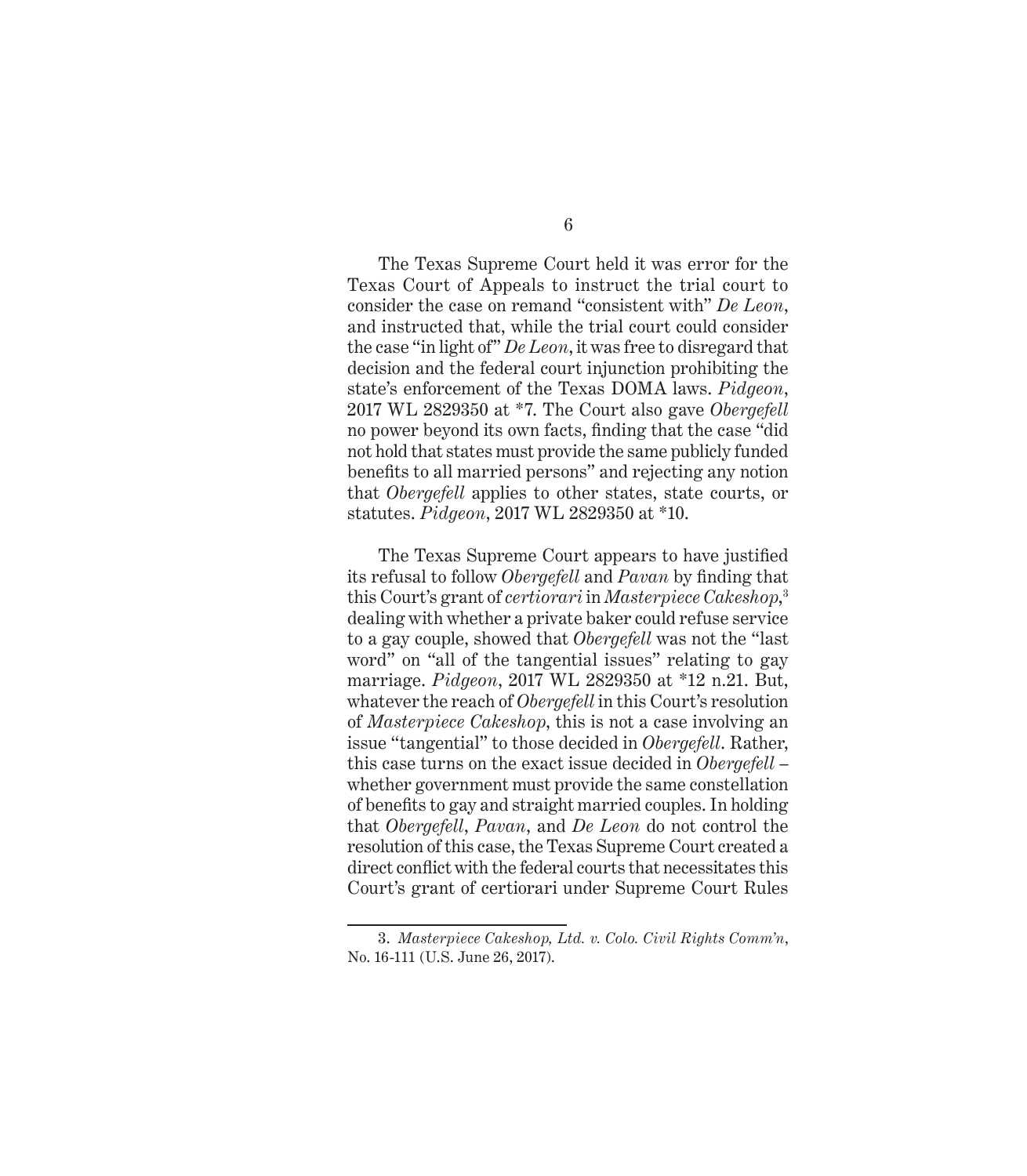10(b) and 10(c). The *Pidgeon* decision directly contradicts this Court's holdings in its opinions in *Obergefell* and *Pavan.* It also grants the trial court license to order the City of Houston to treat LGBT married Texans in a way that the Fifth Circuit has said the state constitutionally cannot.

A state law cannot be unconstitutional when applied by the state but suddenly regain constitutionality when applied by a municipality, yet that is exactly the absurd dichotomy the Texas Supreme Court has embraced. The result is that municipalities in Texas will have to choose between being sued for providing same-sex marriage benefits, being sued for failing to provide same-sex marriage benefits, or not providing benefits to any married couples. Whatever their choice, the rights of LGBT married Texans to have their marriages treated equally under the law, so clearly established in *Obergefell*, will go unfulfilled while years of litigation ensue.

"Controversial decisions, such as *Brown v. Board of Education* (school desegregation), *Roe v. Wade* (abortion) and, most recently, *Obergefell v. Hodges* (same-sex marriage), often are challenged for decades by opponents seeking their reversal or limitation."<sup>4</sup> Sadly, *Obergefell* seems to fall into that rare category of "controversial" cases where elements of state governments and society simply refuse to implement it.

### 7

<sup>4.</sup> Boegel, *Will Lower Courts Restrict Same-Sex Marriage's Legal Influence?*, America, The Jesuit Review (July 27, 2017), *available at [https://www.americamagazine.org/politics-society/2017/07/27/](https://www.americamagazine.org/politics-society/2017/07/27/will-lower-courts-restrict-same-sex-marriages-legal-influence) [will-lower-courts-restrict-same-sex-marriages-legal-influence](https://www.americamagazine.org/politics-society/2017/07/27/will-lower-courts-restrict-same-sex-marriages-legal-influence).*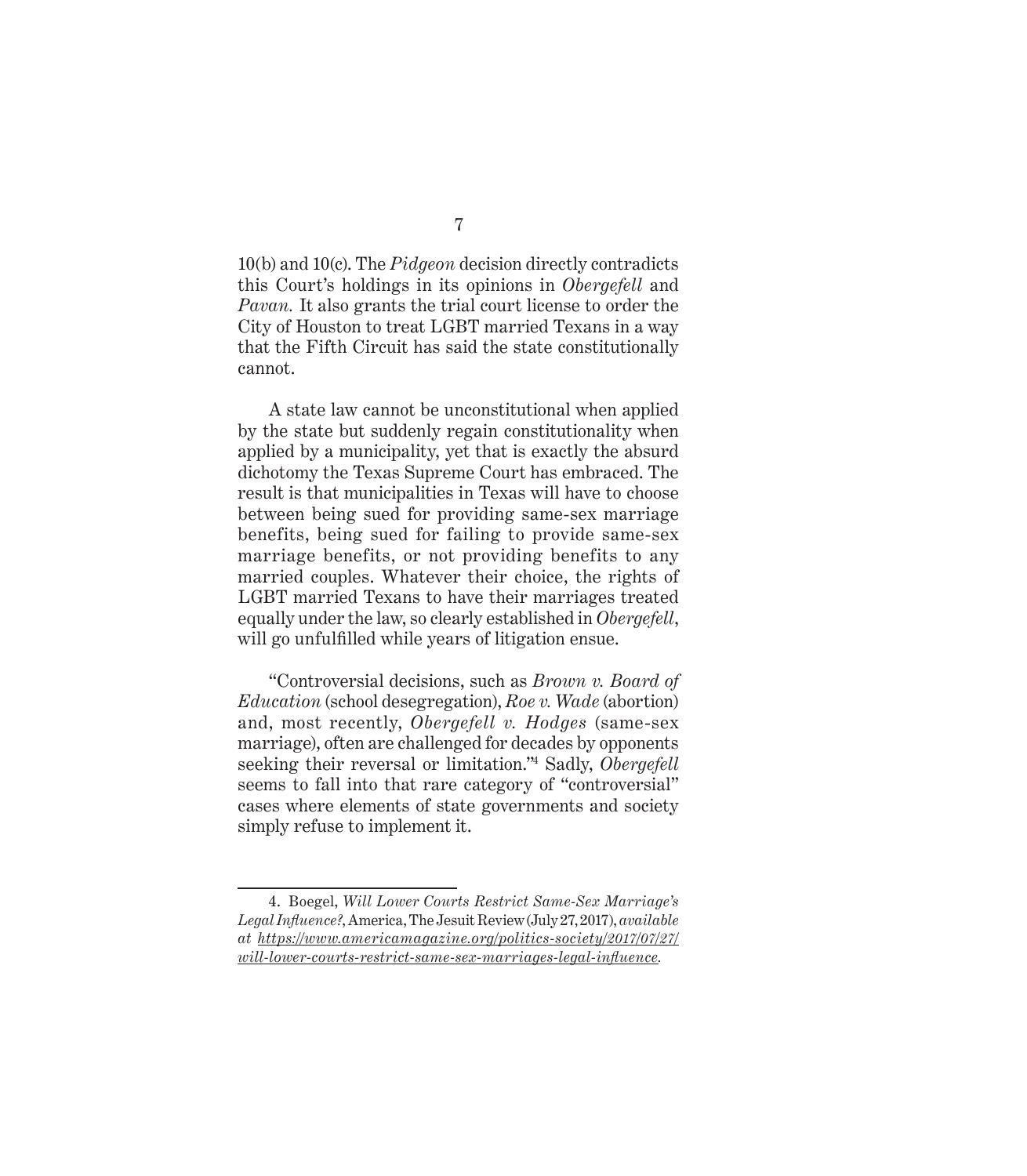For example, former Alabama Supreme Court Chief Justice, Roy Moore, instructed Alabama authorities that they need not follow *Obergefell*. While he was ultimately suspended for this attempt to disregard *Obergefell*, that process took nine months. *See* Campbell Robertson, *Roy Moore, Alabama Chief Justice, Suspended Over Gay Marriage Order*, N.Y. Times, Sept. 30, 2016*.*

Here, the Governor and Attorney General of Texas, in addition to the Lt. Governor and a number of other state legislators, urged limitations on *Obergefell*.<sup>5</sup> The legislators and their allies even made a thinly-veiled threat of retribution against any Texas Supreme Court Justice who was subject to challenge in the next Republican primary election: "Judicial candidates, especially those in a party primary, campaign on the issues. . . They give their opinions on the political concerns of the day and pledge allegiance to their party platform. As we will soon see on November 8th — elections have consequences." *Amicus* Brief of State Senators, State Representatives, and numerous Conservatives leaders throughout Texas, 2016 WL 7638349 at \*22 (Oct. 14, 2016). (All members of the Texas Supreme Court are subject to this disguised threat as all of them are Republicans and will run in Republican primaries at some point if they seek reelection – it may not be a coincidence that the *Pidgeon* decision was unanimous).

<sup>5.</sup> For example, their *amicus* brief states: "While the *judgment* in *Obergefell* is authoritative, Justice Kennedy's lengthy *opinion* explaining that judgment is not an addendum to the federal constitution and should not be treated by state courts as if every word of it is the preemptive law of the United States." *Amicus* Brief on Motion for Rehearing, *Pidgeon v. Texas*, by Governor Abbott, Lieutenant Governor Dan Patrick and Attorney General Ken Paxton, October 26, 2016 at 4.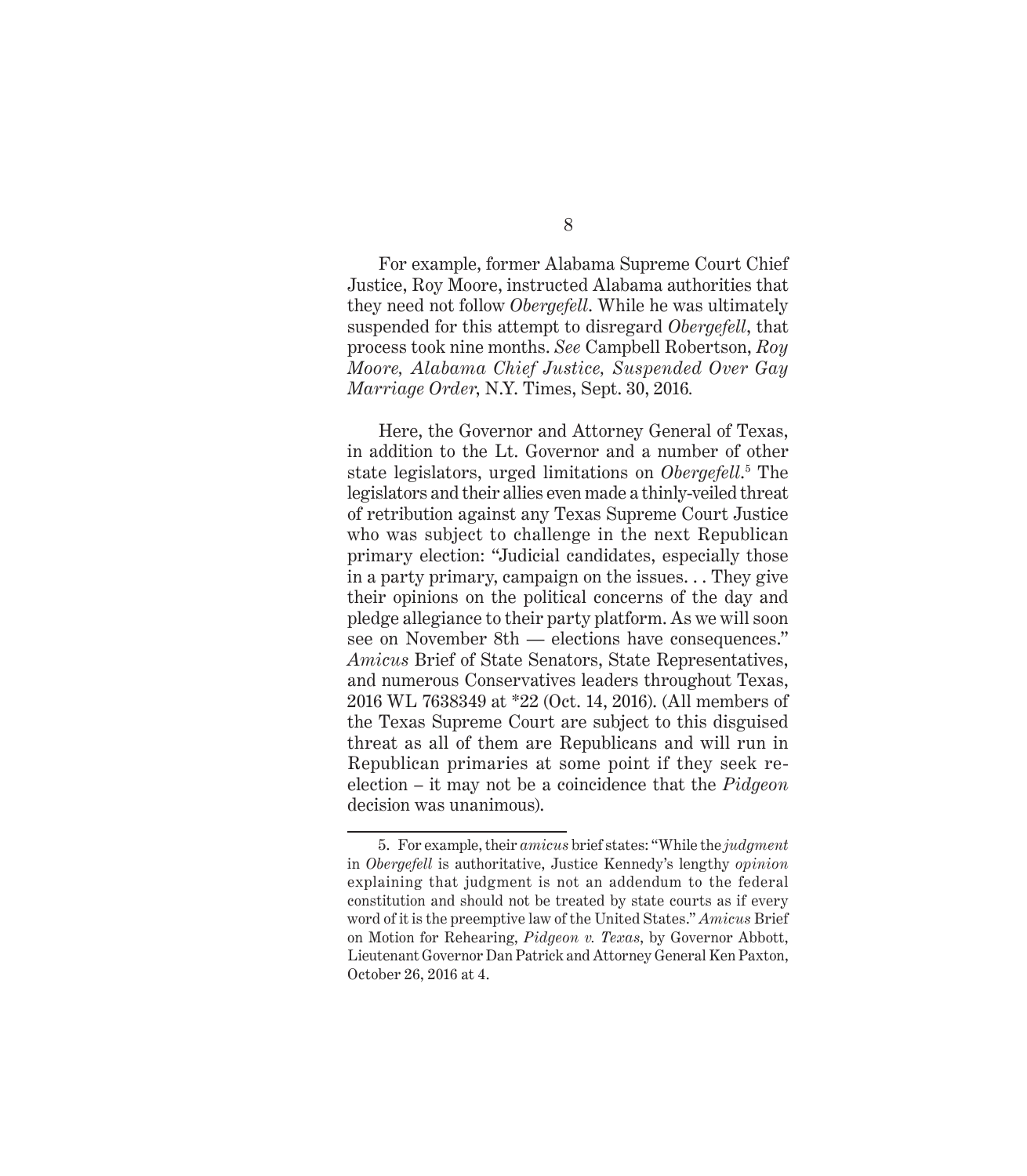The Texas Legislature has also turned a deaf ear to the rights pronounced in *Obergefell*. The 2017 Texas Legislature saw multiple bills introduced to implement *Obergefell'*s holding, and none progressed to a vote in either house. *See, e.g.,* H.B. 573, 85th Leg. (Tex. 2017) (Repealing the unconstitutional provision on "homosexual conduct" and other statutory references to it, plus post-*Obergefell* statutory modifications to reflect marriages of same-sex couples and their family relationships. Companion: S.B. 251, 85th Leg. (Tex. 2017)); *see also* S.B. 236, 85th Leg. (Tex. 2017) (Relating to the repeal of statutes regarding the criminality or unacceptability of homosexual conduct and to the recognition of certain same-sex relationship statuses). *Pidgeon* would have been moot if the unconstitutional Texas laws on which the plaintiffs based their claims had been repealed.

The continued attack on *Obergefell* by those in power in Texas and the Texas Supreme Court's direct contradiction of this Court's pronouncement of constitutional law is a wholly unacceptable limitation on Article III in favor of "states rights." The Texas Supreme Court's opinion is a roadmap back to darker days. The Texas executive branch is yelling "charge," despite the injunction barring it from adverse action against LGBT citizens, and the Texas Supreme Court has answered the call. Action by this Court is needed now.

Supreme Court Rule 10(c) states that *certiorari* lies when a state supreme court "has decided an important federal question in a way that conflicts with relevant decisions of this Court." Given the direct conflict between the Texas Supreme Court's decision and federal law as pronounced by this Court and the Fifth Circuit, as well as the resulting impact on the rights of LGBT married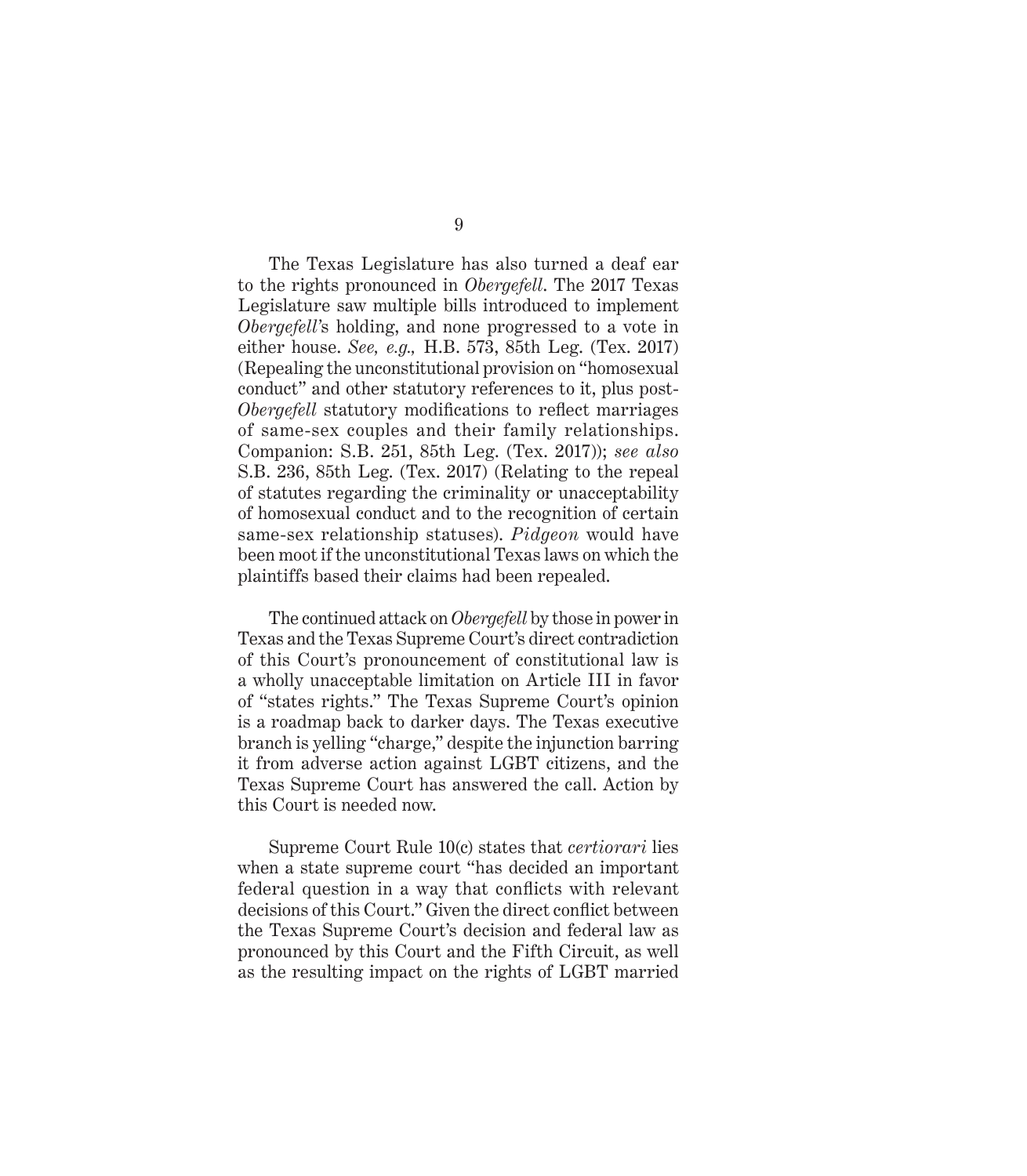<span id="page-15-0"></span>Texans, this Court should grant *certiorari* to confirm, once again, that *Obergefell* is the law of the land, it applies in every state, and that state courts may not disregard its holding.

## **II.** *Certiorari* **Is Warranted Because the Texas Supreme Court Opinion Directly Conflicts with a Decision of the Fifth Circuit**

Supreme Court Rule 10(b) expressly contemplates *certiorari* to resolve conflicts between federal Courts of Appeals and state supreme courts. That is precisely the situation presented here. The Fifth Circuit in *De Leon*  expressly held the Texas DOMA laws unconstitutional under this Court's precedent and enjoined the Texas executive branch, which agreed that the federal court injunction was "*correct in light of Obergefell*," from enforcing those provisions. *De Leon*, 791 F.3d at 625 (emphasis added). Contrary to the Texas Supreme Court's ruling, importantly, orders of Texas's courts are not selfexecuting: execution falls to the state's executive branch. *See* Tex. Const. art. IV, § 10 (requiring that the "[Governor] shall cause the laws to be faithfully executed."); *see also Gulf Ref. Co. v. Dallas*, 10 S.W.2d 151, 158 (Tex. Civ. App. 1928).6

<sup>6.</sup> This Court has previously addressed separation of powers issues as they relate to the federal government. As Chief Justice Taney wrote in *Ex Parte Merryman*, "[i]t is thus made [the President's] duty to come in aid of the judicial authority, if it shall be resisted by a force too strong to be overcome without the assistance of the executive arm; but in exercising this power he acts in subordination to judicial authority, assisting it to execute its process and enforce its judgments." 17 F. Cas. 144, 149 (C.C.D. Md. 1861); *see also* 41 U.S. Op. Atty. Gen. 313 (1957) (The "President has the power, under the Constitution and laws of the United States . . . to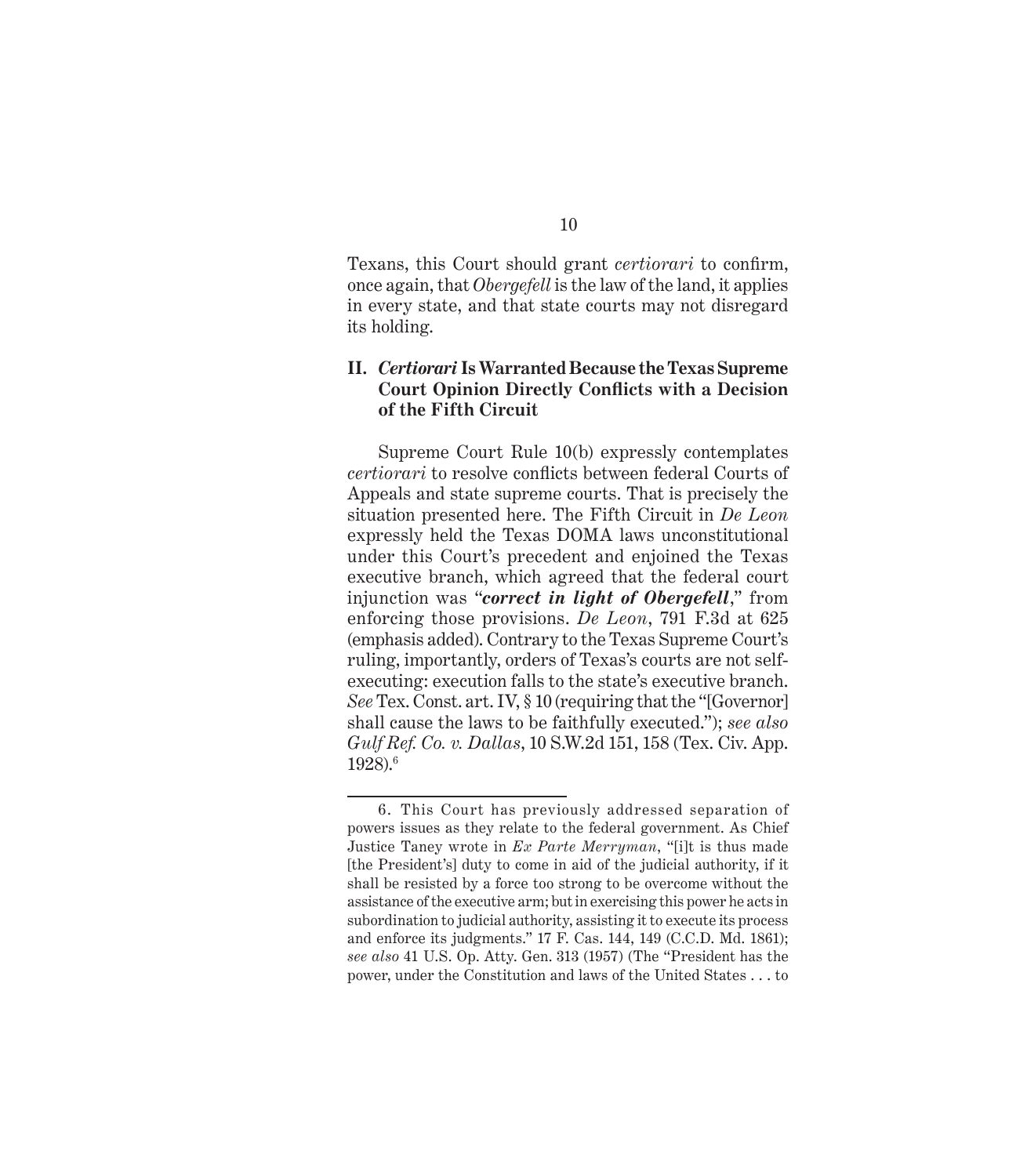Thus, the Texas Supreme Court's holding that the lower court need not proceed "consistent with" *De Leon* directly conflicts with *De Leon* in that it purports to authorize the Texas executive branch to enforce court orders premised on laws that *De Leon* has said the executive cannot enforce.

Conflicts like this between the decisions of federal Courts of Appeals and state supreme courts present a serious threat to the orderly administration of justice that warrants this Court's intervention. As noted by the Ninth Circuit Court of Appeals, "[i]t is the federal courts that are the final arbiters of federal constitutional rights, not the state courts." *Hopkins v. Bonvicino*, 573 F.3d 752, 769 (9th Cir. 2009); *Bennett v. Mueller*, 322 F.3d 573, 582 (9th Cir. 2003) ("[S]tate courts will not be the final arbiters of important issues under the federal constitution.") (quoting *Minnesota v. Nat'l Tea Co.*, 309 U.S.  $551$ ,  $557$   $(1940)$ .<sup>7</sup> As they must often be the "final" arbiters of federal constitutional rights," federal Courts of Appeals' decisions applying this Court's opinions on federal constitutional rights are entitled to extreme deference and should be treated as highly persuasive by state courts.8 This is especially true when the federal

8. Many states have explicitly held that lower federal courts' opinions on federal law should be treated as highly persuasive, if not controlling. *E.g.*, *King v. Grand Casinos of Mississippi, Inc.-*

suppress domestic violence, obstruction and resistance to Federal law and *Federal court orders*." (emphasis added)).

<sup>7.</sup> *But see U. S. ex rel. Lawrence v. Woods*, 432 F.2d 1072, 1076 (7th Cir. 1970) ("[B]ecause lower federal courts exercise no appellate jurisdiction over state tribunals, decisions of lower federal courts are not conclusive on state courts.").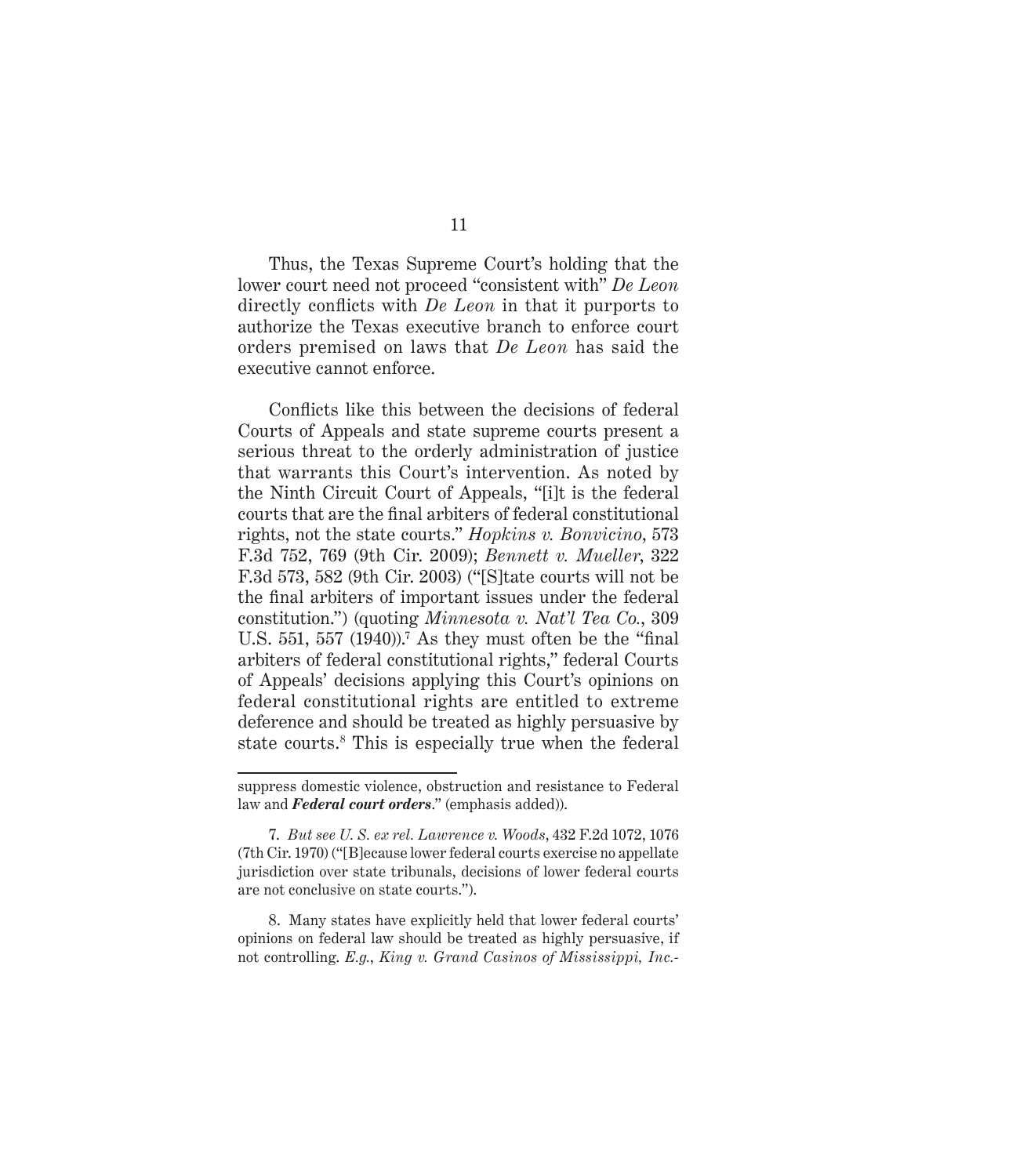Courts of Appeals are implementing this Court's decisions as opposed to interpreting how this Court might rule in the future.

If state courts are free to ignore decisions by federal courts on federal questions implementing recent Supreme Court decisions, there would be "considerable friction between the state and federal courts as well as duplicative litigation." *Yniguez v. State of Ariz.*, 939 F.2d 727, 736–37 (9th Cir. 1991). Indeed, as the Supreme Court of Connecticut noted in 2005, "[d]eparture from [Circuit Court] precedent on issues of federal law . . . should be constrained in order to prevent the plaintiff's decision to file an action in federal District Court rather than a state court located 'a few blocks away' from having the 'bizarre' consequence of being outcome determinative." *Szewczyk v. Dep't of Soc. Servs.*, 881 A.2d 259, 266 n.11 (Conn. 2005); *Red Maple Properties v. Zoning Comm'n of Town of Brookfield*, 610 A.2d 1238, 1242 n.7 (Conn. 1992) (same).

Other courts have recognized this same tension. For example, as the Supreme Court of Pennsylvania noted in *Commonwealth v. Negri*, "[i]f the Pennsylvania courts

*Gulfport*, 697 So. 2d 439, 440 (Miss. 1997) ("[T]here is a Fifth Circuit Court of Appeals decision on point, which this Court considers to be controlling with regard to the present issue of federal law."); *State v. Ford Motor Co.*, 38 S.E.2d 242, 247 (S.C. 1946) (Federal Court authorities "are controlling of the meaning and effect of the Federal Constitution."); *Kuchenmeister v. Los Angeles & S.L.R. Co.*, 172 P. 725, 727 (Utah 1918) ("If . . . there is a decision from a federal court which is decisive of the question here . . . it is our duty to follow the federal court rather than the state court, since the question involved is one upon which the federal courts have the ultimate right to speak.").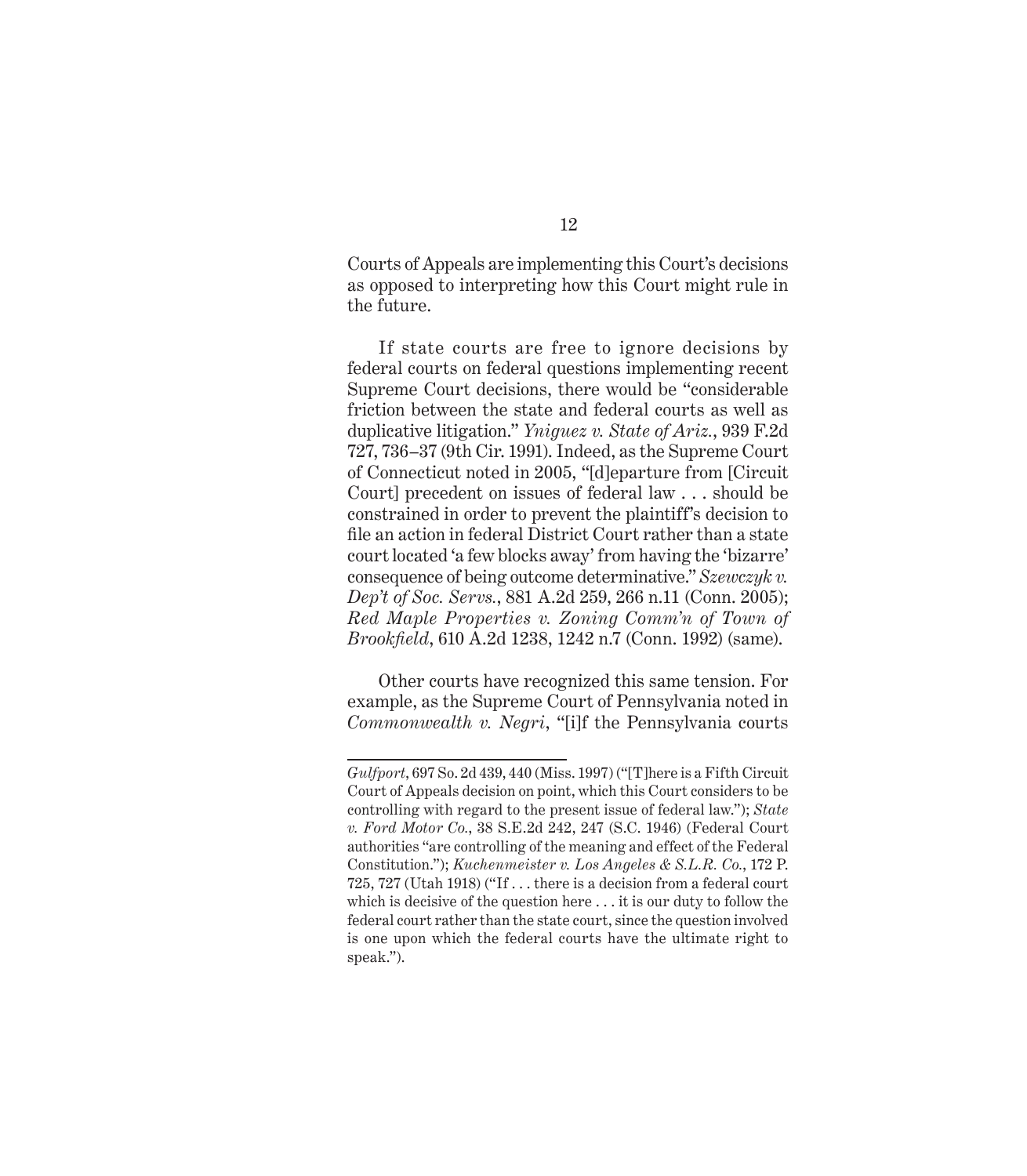refuse to abide by the [Third Circuit's] conclusions, then the individual to whom we deny relief need only to 'walk across the street' to gain a different result." 419 Pa. 117, 122 (1965) (*overruled in part on other grounds by Com. v. Senk*, 423 Pa. 129, 223 A.2d 97 (1966)). The court correctly found that "[s]uch an unfortunate situation would cause disrespect for the law," "would [] result in adding to the already burdensome problems of the Commonwealth's trial courts," and the "[f]inality of judgments would become illusory, disposition of litigation prolonged for years, the business of the courts unnecessarily clogged, and justice intolerably delayed and frequently denied." *Id.*

The Texas Supreme Court's actions here create exactly the "unfortunate situation" the Pennsylvania Supreme Court warned against — it refused to apply *Obergefell* to bar application of Texas DOMA laws to deny the same publicly funded benefits to all married persons. The Texas Supreme Court could not have reached this result without holding the "trial court . . . is not required to proceed 'consistent with' [*De Leon*]." *Pidgeon*, 2017 WL 2829350 at \*12. The Court's Rule 10(b) can and should be used to prevent this wrong, pointless, and wasteful result.

Further, as the City pointed out in its petition for *writ of certiorari*, "in the aftermath of the Texas court's decision, three City employees and their same-sex spouses are seeking to enjoin the City from discontinuing the payment of employment benefits to same-sex married couples that are provided to opposite-sex married couples." Petition for a *Writ of Certiorari*, *Mayor Sylvester Turner and City of Houston v. Jack Pidgeon and Larry Hicks*, 17-424 (U.S. Sept. 20, 2017) (citing *Freeman v. Turner*, No. 4:17-cv-02448 (S.D. Tex. filed Aug. 10, 2017)).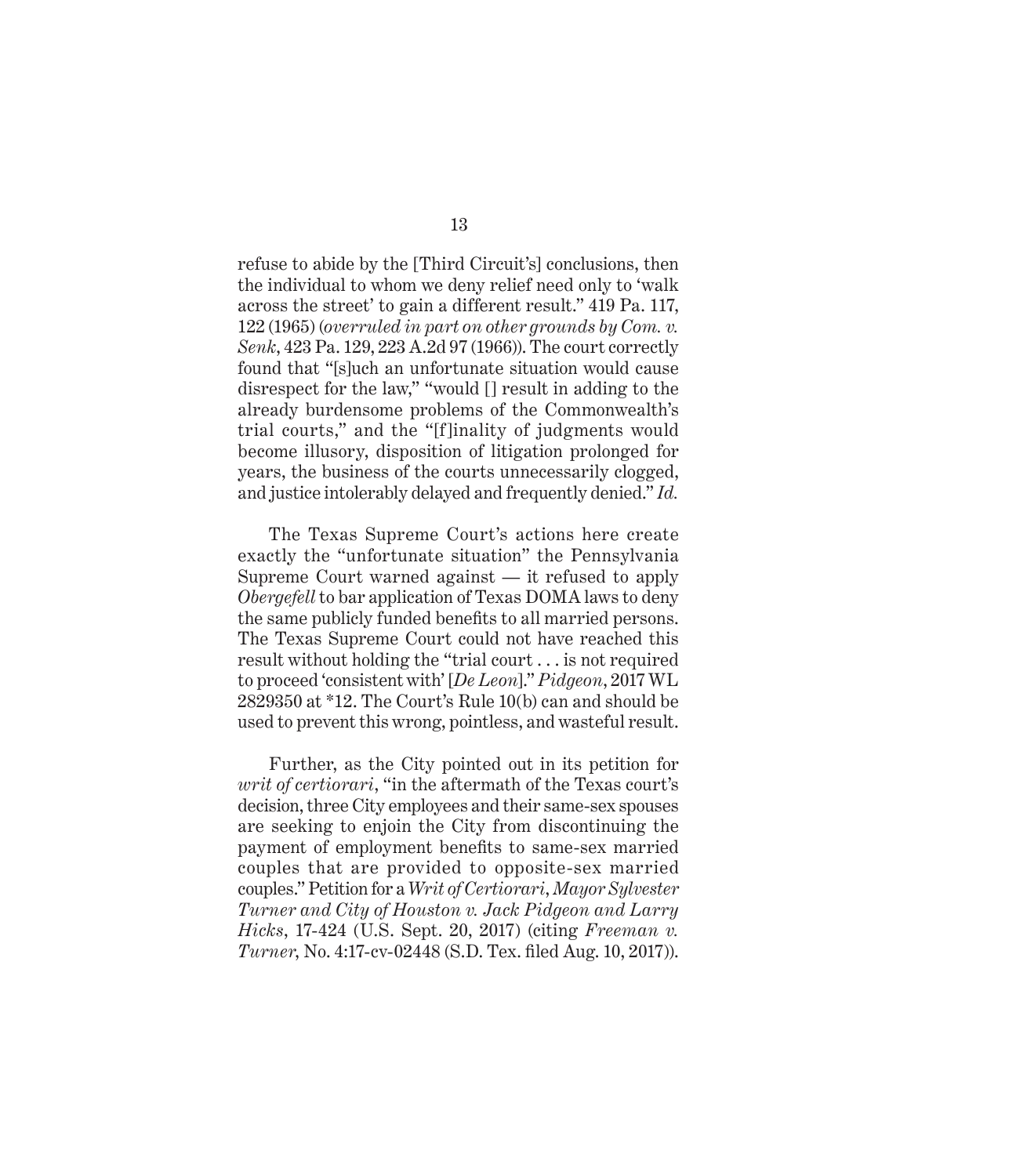Unlike the Texas trial court's proceedings, the federal trial court proceedings will be governed by *Obergefell*, *Pavan*, and *De Leon*, which have collectively held that states must provide the same "constellation of benefits that the States have linked to marriage . . . on the same terms and conditions as opposite-sex couples,"9 and that Texas's DOMAs are unconstitutional in light of *Obergefell*. *De Leon*, 791 F.3d at 625. This is the *exact opposite* of the relief sought by Respondents.

Divergence between the federal and state courts would result in the rights of LGBT citizens being put at risk, finality of judgments becoming illusory, disposition of litigation being prolonged for years, and justice being intolerably delayed and/or denied. *Negri*, 419 Pa. at 122, 213 A.2d at 672. This Court's action is needed to avoid the very piecemeal litigation that *Obergefell* intended to foreclose in noting that "[w]ere the Court to stay its hand to allow slower, case-by-case determination of the required availability of *specific public benefits to samesex couples*, it still would deny gays and lesbians many rights and responsibilities intertwined with marriage." *Obergefell*, 135 S. Ct. at 2606 (emphasis added).<sup>10</sup> Further,

<sup>9.</sup> *Pavan*, 137 S. Ct. at 2076 (citing *Obergefell*, 135 S. Ct. at 2605)).

<sup>10.</sup> As noted by all of the dissenting opinions in *Obergefell*, the provision of specific tangible public benefits was at issue in that case. *See, e.g.*, *id.* at 2620 ("[Petitioners] seek public recognition of their relationships, along with corresponding government benefits.") Roberts, C.J., dissenting); *id.* at 2635-36 ("Petitioners claim that as a matter of 'liberty,' they are entitled to access privileges and benefits that exist solely because of the government," and "they want to receive various monetary benefits, including reduced inheritance taxes upon the death of a spouse, compensation if a spouse dies as